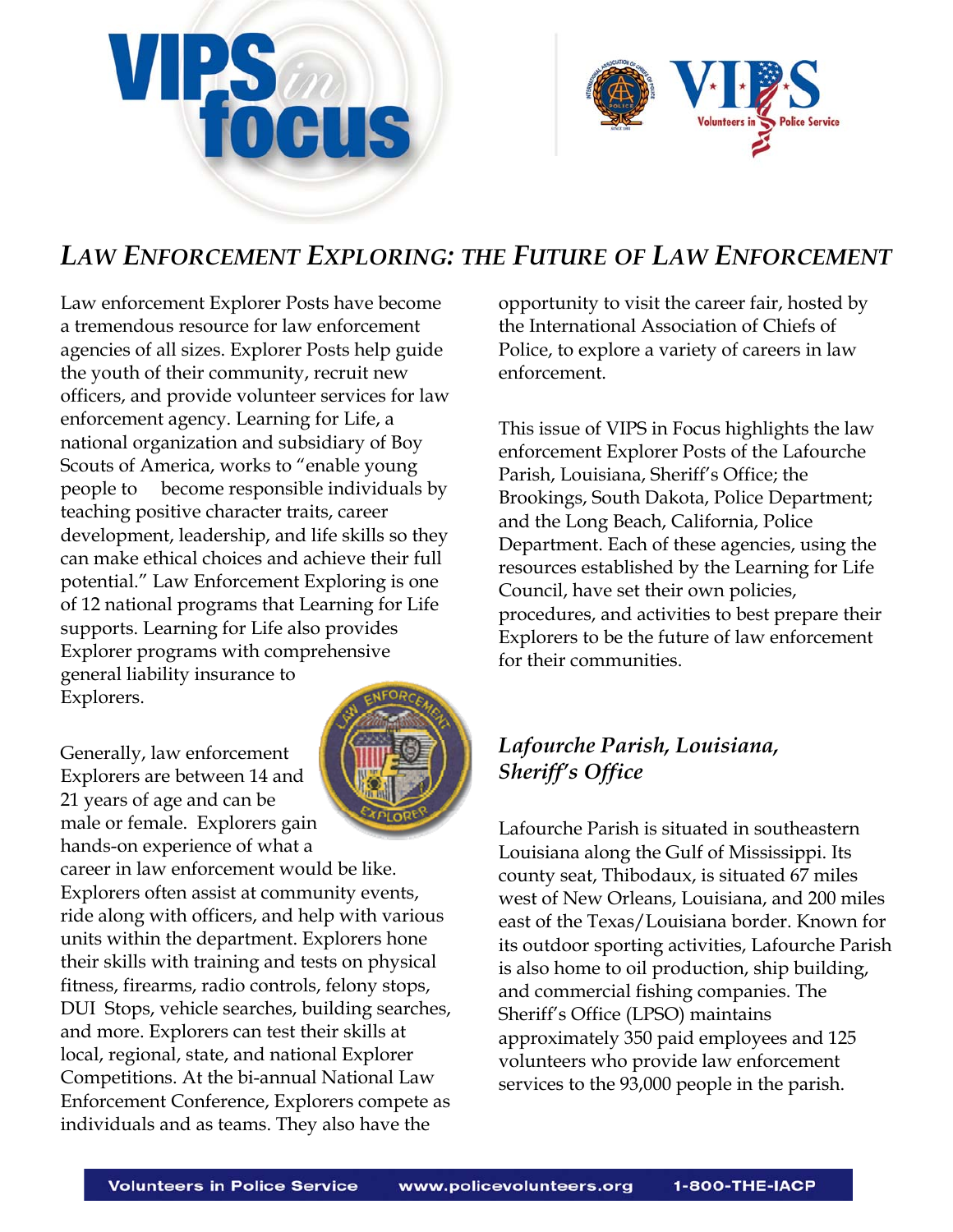#### *Satisfaction of Helping Others*

LPSO volunteers are comprised of three levels of reserve deputies who serve in every section of the department and an Explorer Post of 35 youth aged 14 to 21. The volunteers of LPSO contributed more than 4,500 hours of service to the department in 2008. Reserves assist sworn deputies with mounted, motorcycle, water, and bicycle patrols; range safety; hunter's education; and in the parish detention center. The Law Enforcement Explorers of Post 323 receive training to assist the department in traffic control, fingerprinting, first aid and CPR, community relations, and building searches. Explorers also receive instruction in firearms safety, narcotics laws, accident

investigation, hostage negotiations, and defensive tactics.

LPSO recruits youth to the Explorer program through presentations to school and summer camp groups. Explorers sometimes also get involved through their relationship with an existing Explorer or member of LPSO. The

guidelines for the Explorer Post state that members must maintain good school participation and have parental consent. Youth must not have any record of delinquent acts on file with the courts and school resource officers keep an eye on Explorers during school hours.

LPSO has acquired a sponsor to pay for the annual dues of each Explorer. The cost of uniforms is covered by the department with the help of donations. Members must abide by policies that cover conduct, attendance, and drug use. Explorers are organized into the following command structure: sheriff, Explorer advisor (employee of LPSO), Explorer

committee member, Explorer captain, Explorer lieutenant, Explorer sergeant, and Explorer.

#### *Preparing New Recruits*

New Explorers attend a 74-hour training academy held during the summer with seasoned Explorers providing invaluable assistance to the LPSO staff hosting the academy. Each day of the academy begins with the recitation of the pledge of allegiance and the LPSO Explorer creed and motto. Each session is taught by a member of the department. After session and meal breaks and at the conclusion of each day, Explorers perform physical fitness exercises. The two-week academy concludes with a uniform

> inspection by a seasoned Explorer and a completion ceremony. New Explorers serve a three month probationary period and at the conclusion the Board of Directors and Explorer senior staff make the determination if the Explorer is ready to serve LPSO as support personnel. The Board of Directors is comprised of the Sheriff, the

Explorer advisor, and Explorer committee members. Senior staff are those Explorers who hold the rank of captain or major.

All Explorers are subject to disciplinary procedures that they are made aware of and agree to when they receive and sign their handbook. Failure to obey any policy or conduct unbecoming of an Explorer is means for disciplinary action. All accusations must be given to an advisor in writing. The advisor will present the accusation to the Board of Directors which will determine the proper disciplinary action which can include suspension or termination.

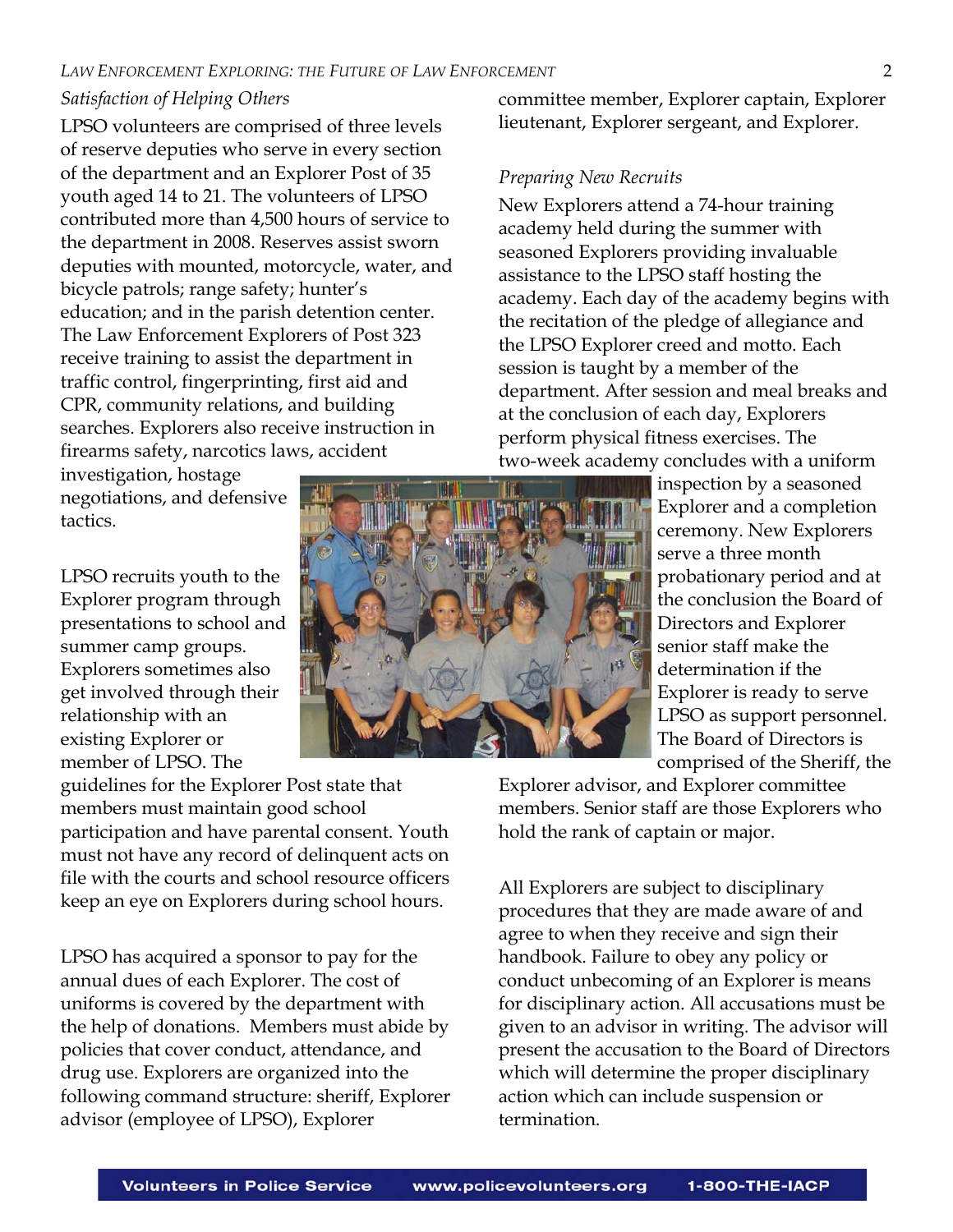#### *A Presence in the Parish*

In addition to day-to-day support of LPSO, Explorers provide crowd and traffic control for community events of all sizes. Explorers are also on hand for the local Wal-Mart's Safety Day, where Explorers help with child ID kits, including photographing, fingerprinting and gathering DNA swab samples from the child, and demonstrating the safe way to use child safety seats. Explorers have guidelines that allow them to participate in parades around the parish, usually riding with a deputy in a LPSO vehicle. With parental permission, Explorers may be on call 24 hours a day to provide extra eyes and ears to LPSO.

#### *Meritorious Service*

In late summer 2005, back-to-back hurricanes Katrina and Rita made landfall in Louisiana. A combined 160,000 people lost power during those storms and roughly 1,600 Louisiana residents lost their lives. While LPSO deputies and reserves were hard at work to ensure the safety and security of their parish, Explorers came to the rescue of their own neighborhoods. With the training and skills gained through the Explorer Post, Explorers were able to remove debris from yards and homes, secure their neighborhoods, and ease their neighbors. Two of the Explorers each contributed 80 hours of service following Katrina. The skills of the Explorers came in handy again for hurricanes Gustave and Ike in 2008.

LPSO Explorers are eligible to receive award ribbons for effort and service. Awards are given to the Explorer of the Year, for 100 hours of assistance provided or community service, for proficiencies in specific areas of training, for service during a hurricane, for attending the National Conference on Law Enforcement Exploring, and for years of service. Although young people may remain Explorers until their 21st birthday, in Louisiana, adults can become

an officer of the law at the age of 18. This allows for an easy transition from Explorer to deputy for LPSO Explorers. Many Explorers have continued with a career in law enforcement with LPSO and other surrounding agencies.

## *Brookings, South Dakota, Police Department*

Brookings, South Dakota began as a railroad stop in 1879 and has grown to become the fifth largest city in the state with nearly 20,000 residents (as well as 12,500 college students). Home to South Dakota State University, Brookings is also the county seat of 800 square mile Brookings County. Located along Interstate 29, Brookings is between Fargo, North Dakota, 190 miles to the north, and Omaha, Nebraska, 230 miles to the south. Brookings is home to the large manufacturing companies of 3M, Daktronics, Larson, and Rainbow Play Systems. The Brookings Police Department has 28 officers, seven communications officers that host dispatch services for the police department and the local sheriff's office, two civilians, 10 reserves, and six Explorers.

#### *Supplemental Support*

State certified reserve officers have been assisting the department since 1968. The department's reserve officer coordinator and Explorer advisor were reserves before becoming full time officers with the city. Reserves provide extra man power for crowd and traffic control at the many celebrations and festivals held throughout the year. Reserves also provide security for regular events held at the local arena in exchange for a donation to the department.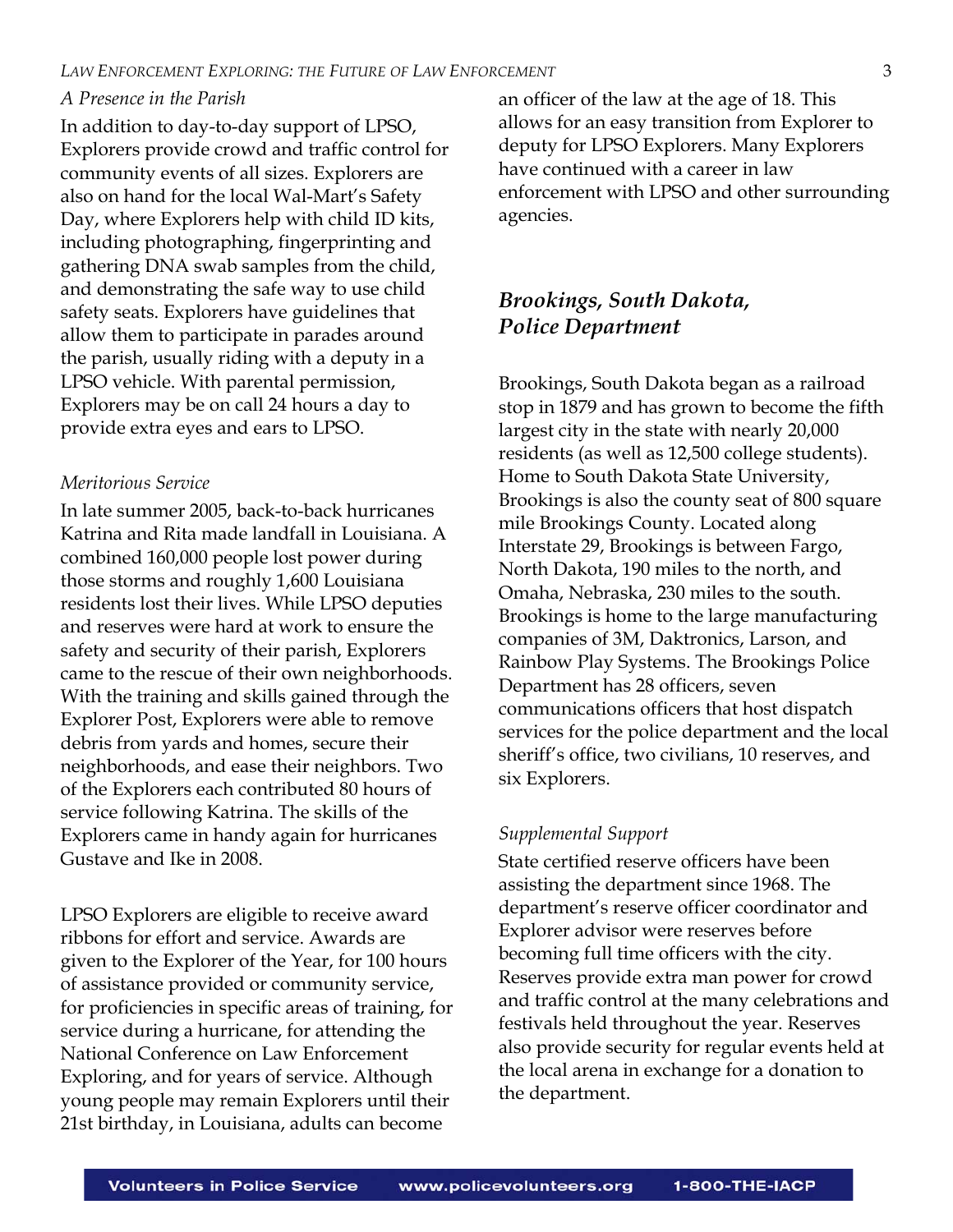#### *LAW ENFORCEMENT EXPLORING: THE FUTURE OF LAW ENFORCEMENT* 4

To be a Brookings Police Explorer, youth must be 14 years old and have completed eighth grade. They can remain Explorers until their 21st birthday. To recruit Explorers, the Explorer advisor works with the department's school resource officer to inform students of the opportunity to become an Explorer, makes presentations to community groups, and relies on the word of mouth from Explorers. The Explorer program counts on fundraisers and donations to sustain their budget.

#### *Program Administration*

Monthly meeting attendance is mandatory for Explorers. There they learn about such topics as policies and procedures of the program and the department, first aid, CPR, and becoming

familiar with patrol cars. Explorers must also go on one ride along a month and have responded with officers to bar fights, domestic violence calls, and traffic stops.



Explorers must volunteer a minimum of five hours per month with meetings and ride alongs counting toward that requirement. Other opportunities for meeting their hours include providing assistance at community events, and completing a train-the-trainer course for search and rescue. These individuals can then sign up for the next Community Emergency Response Team (CERT) training held in the county. While this Explorer program does not currently compete in competitions, they have enough to keep them busy and engaged all year round. The Explorers all have a vested interest in public safety and are excited to learn as much as they can.

The department maintains high expectations for its Explorers. They must wear their short sleeve button down uniform shirt for all events, maintain a 2.0 GPA in school, and have the support of their family to be involved. The Explorer advisor stresses that conduct is important everywhere, not just when in uniform, and with the help of the SRO is able to keep tabs on the Explorers. If a conduct issue or policy violation arises the discipline process begins with a written reprimand with the hopes that it will be rectified at that point.

#### *Complimentary Units*

Former Brooking Explorers have gone on begin careers in law enforcement to , while others become reserves. The department relies heavily on both the reserves and Explorers to support the day-to-day operations of the department. The department has maintained the same number of sworn officer positions since the Chief joined the department in 1981, while the city's population has grown nearly 20 percent.

## *Long Beach, California, Search & Rescue*

Long Beach, California, is also known as the International City for its highly diverse population. Located 20 miles south of Los Angeles along the Pacific Coast, Long Beach is home to 480,000 people and is one of the world's largest shipping ports. The mild climate and variety of attractions draw visitors from around the world. The Long Beach Police Department protects the city with 1,000 sworn officers, 500 civilian employees, and nearly 300 volunteers. Volunteer programs include interns, a civilian volunteer program, senior police partners, mounted police, Neighborhood Watch advisory groups, and two Explorer Posts.

#### *Engaging Youth*

Law Enforcement Explorer Post #295 is for youth ages 14 to 20. Training in all areas of law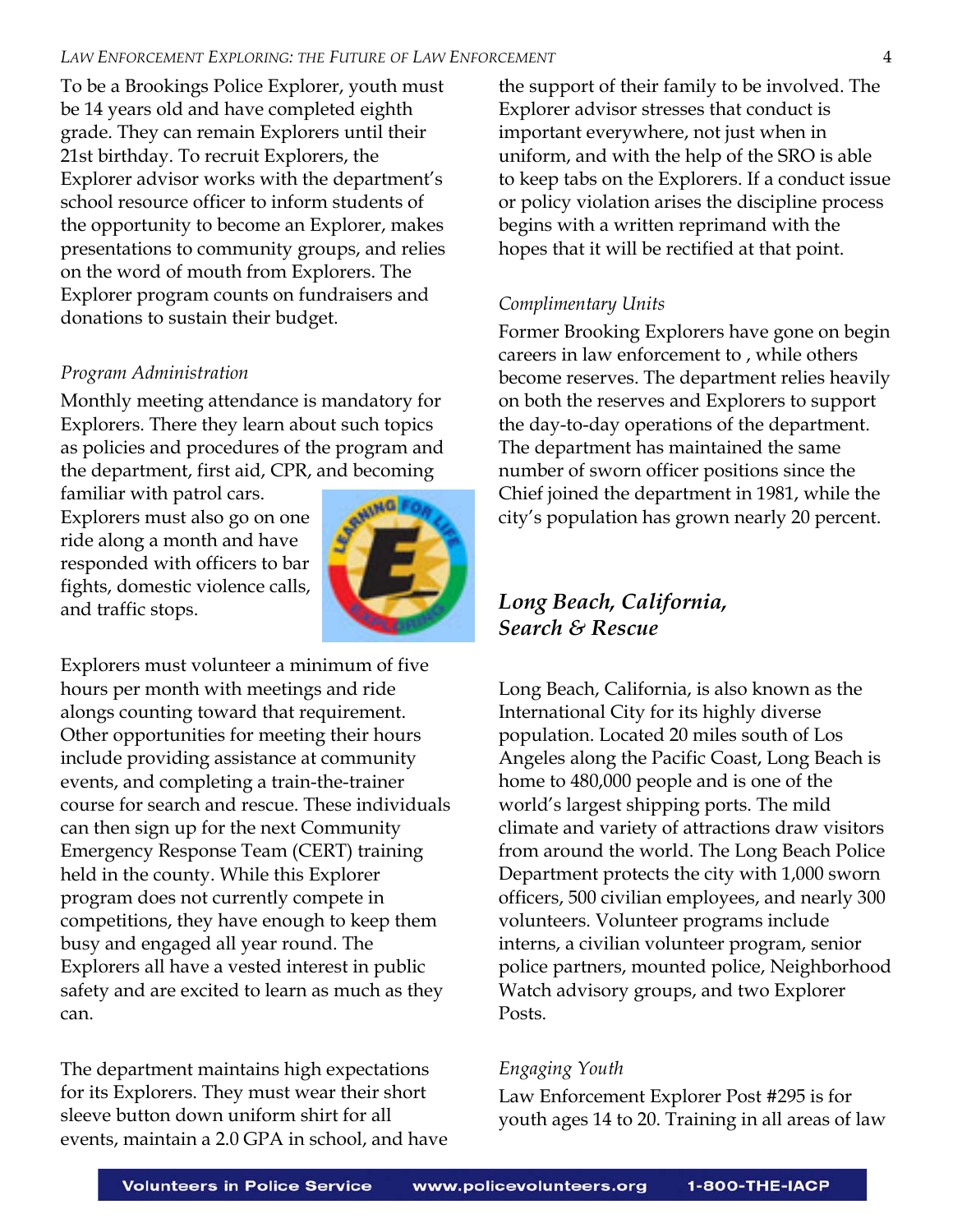#### *LAW ENFORCEMENT EXPLORING: THE FUTURE OF LAW ENFORCEMENT* 5

enforcement is provided to Explorers. The 30 Explorers in this Post meet weekly to discuss patrol procedures, communications, department regulations, criminal law, report writing, and the fundamentals of police field work. Explorers are on hand to help with local safety fairs, fingerprinting events, traffic control, fundraising, marathons, and public service. Explorer Post #295 is managed by the Youth Services Division of the police department.

Long Beach Search and Rescue, Specialist Explorer Post #279 (LBS&R) is cosponsored by the Long Beach Police Motor Patrol and Long Beach Firefighters Associations. LBS&R currently has approximately 100 volunteers comprised of about 50 Explorers, 20 staff instructors, and representatives from police and fire agencies serving as advisors. In 2008, LBS&R Explorers volunteered 20,255 hours assisting with emergency response and community service efforts for the city of Long Beach.

#### *Building Interest*

Each September, LBS&R makes presentations to area high schools to recruit members. Applicants must be between the ages of 15 and 18, have no serious police record, and maintain a "C" grade average in school. Recruits must also be in good physical condition, willing to devote their time, and fulfill aptitude requirements. In October, LBS&R holds an open orientation for interested youth and their parents. Interested youth are invited to return the following week to undergo a physical agility exam and oral interview. This examination evening is only offered once a year. Applicants bring a completed application as well as an emergency treatment consent form and orientation letter signed by a parent. The agility test includes a half mile run, hose pull, dummy drag, stair climb, and hoisting exercise. Oral interviews are given by advisors and staff members who rate applicants on judgment, poise, interest, and availability, among other things. Applicants are notified of acceptance by

mail within 48 hours of their exams and begin their recruit training the following week.

#### *Accountability*

LBS&R has a board of directors and is governed by a constitution and by-laws. The by-laws outline the uniform requirements of advisors, staff members, and youth members at different events. The by-laws also dictate the position of uniform accessories and patches and personal appearance of members. Uniforms are supplied by the individual. Members are issued City of Long Beach Photo Identification cards, helmets, and a locker. Disciplinary procedures outlined in the by-laws are acted upon by the board of directors. Disciplinary action may include a written or verbal warning, probation, suspension, emergency suspension, or dismissal.



#### *Hands-On Training*

LBS&R recruit members are on probation during the 18-week, 92-hour academy training. Taught by staff and advisors, recruits learn about search and rescue topics such as ropes and knots, radio communications, traffic control, search operations, ladders, patient packaging, fire suppression, first aid, rescue tools and emergency lighting. Training is held at LBS&R's facility on the grounds of the Long Beach Fire Department's Training Center. Recruits who successfully complete the training academy become crew members.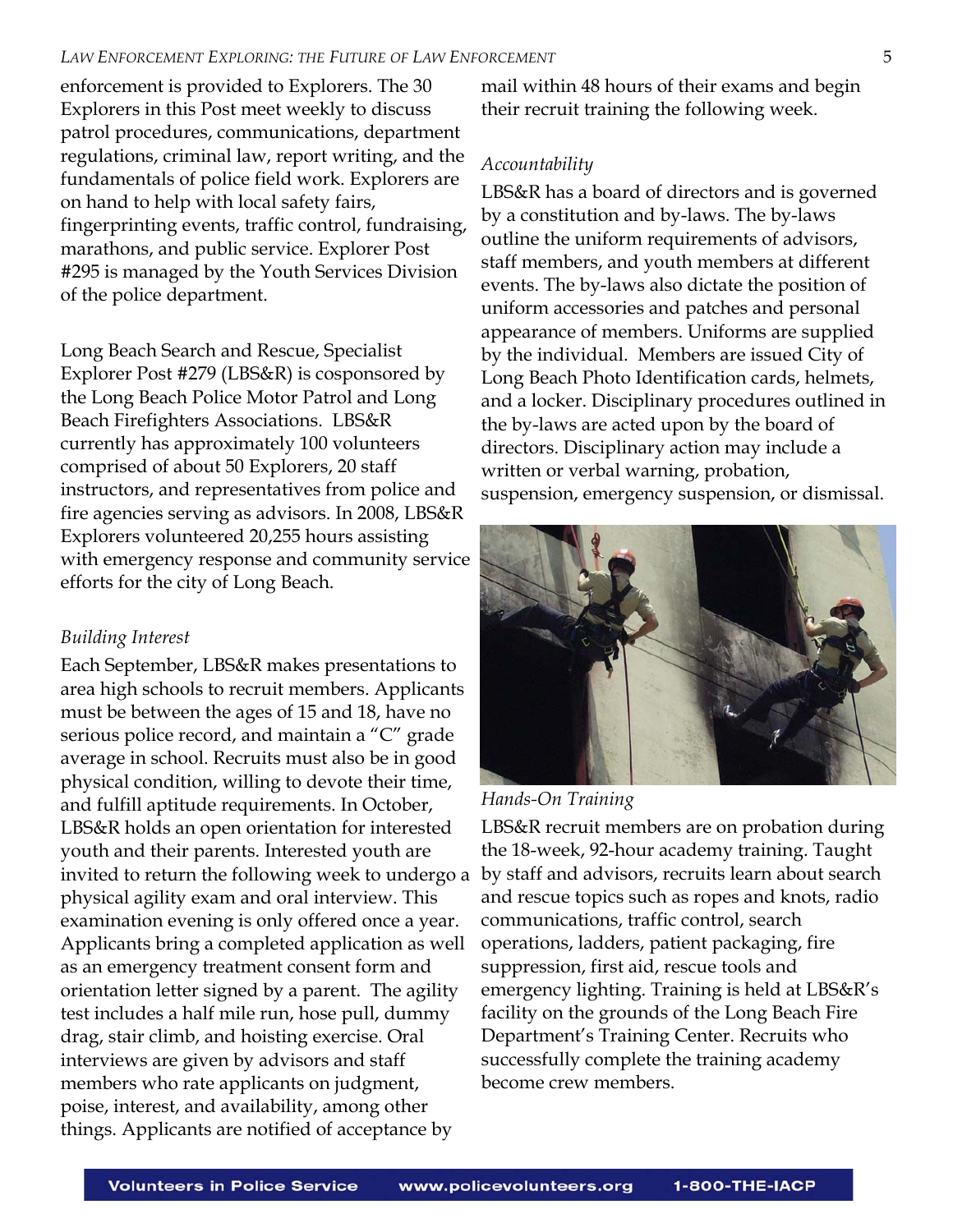LBS&R meets weekly on Tuesdays for three hours for continual training including basic, light, and medium urban search and rescue techniques, ground search training; and agency specific training. Occasionally three hours is not sufficient to cover a training topic and weekend hours are necessary to complete the training. Additionally, members can participate in a 40-hour urban rescue course that takes place over the summer. In 2007 LBS&R was certified by the California State Office of Emergency Services to respond to mutual aid requests throughout the state during large-scale disasters. Explorers also register as state disaster service workers, making them eligible to receive workers' compensation and medical compensation benefits if they are injured during disaster response.

#### *The Call of Duty*

LBS&R members are on call 24 hours a day, seven days a week to assist with emergencies in the city. Members have responded to missing person and evidence searches, major fires, SWAT team responses, aircraft accidents, HAZMAT spills, mass casualty incidents, earthquake response, major crime scenes, body recoveries, neighborhood evacuations, command post operations, sobriety checkpoints, and as first aid teams at community events. LBS&R maintains nine emergency response vehicles, with light and medium rescue trucks outfitted to US&R standards. A rehab vehicle provides first responders with food, water, medical monitoring, and a misting station during extended events. LBS&R quartermasters are in charge of the equipment and vehicles.

#### *Reaping the Benefits*

LBS&R has been called out more than 500 times in its 46-year history, averaging 12 emergency responses a year. Advisors feel part of the program's success is due to the fact that many LBS&R Explorers who begin careers in emergency services return to serve as mentors. LBS&R members over the age of 18 can become staff instructors and many have made the transition from staff member to full-time first responder with area agencies. To date, 26 LBS&R members have been hired by the Long Beach Police Department, 39 members by the Long Beach Fire Department, 12 members by the Los Angeles Fire Department, and other members have gone to careers at more than 60 other law enforcement, fire, or rescue agencies.

#### *For Additional Information*

*Lafourche Parish Sheriff's Office*  Lieutenant Lafate Elliott Day, Jr. Reserve and Youth Services Coordinator Phone: 985-532-4327 E-mail: lafate-day@lpso.net URL: www.lpso.net

*Brookings Police Department*  Officer Marci Gebers Explorer Advisor Phone: 605-692-2113 E-mail: mgebers@brookingsleo.org URL: www.cityofbrookings.org/police

*Long Beach Search & Rescue*  Officer Eric Matusak Program Coordinator Phone: 562-244-9985 E-mail: Eric\_Matusak@longbeach.gov URL: www.joinlbsr.com

#### *Learning for Life*

William Taylor Director of Criminal Justice, Liaison – Criminal Justice Organizations Phone: (972) 580-2241 E-mail: btaylor@lflmail.org URL: [www.learning-for-life.org](http://www.learning-for-life.org/exploring/lawenforcement/index.html)